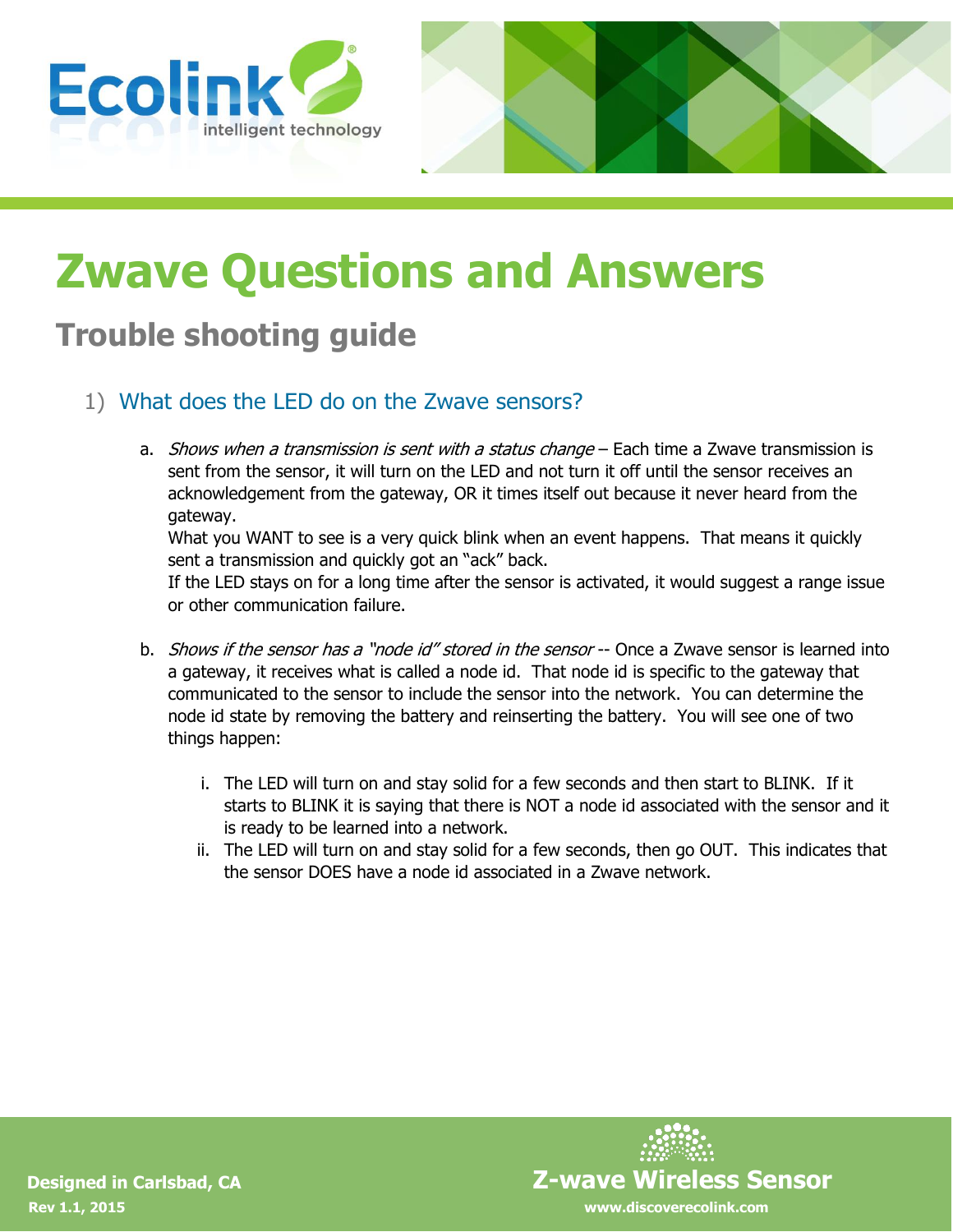



- 2) When I put my gateway in inclusion mode and apply power to the sensor, it does not learn into the gateway. What do I do?
	- a. First, make sure you are using a compatible gateway. The current list of KNOWN compatible gateways include the following:
		- i. SmartThings
		- ii. Staples Connect
		- iii. Vera
		- iv. HomeSeer
		- v. Nexia
		- vi. Piper
		- vii. Others? There are other systems that are "Zwave compatible", but not all of them allow any and all Zwave sensors to be learned into their system. Because there are many new gateways coming out frequently, you may have to check with the manufacturer of the gateway before you purchase our sensors to verify they allow our product to enter their system.

NOTE: Known systems that do NOT let other Zwave sensors, or certain types of Zwave sensors into their system include:

- 1. Wink
- 2. ADT Pulse
- 3. DSC
- 4. Interlogix
- 5. 2Gig
- 6. Napco
- 7. Honeywell
- b. Second, refer to item 1, B above and determine if the sensor has received a node id or not. You want to see the sensor LED BLINK, which tells you it is ready to be learned in. If the sensor LED stays solid even though it did not learn into the gateway, then refer to question 3 to learn how to reset the sensor.
- c. Third, make sure the sensor is within range of the gateway, or if mounted in the final location make sure a repeating node is within range of our Zwave sensor. IMPORTANT: MOST battery powered sensors, including ours, are NOT repeaters in the Zwave network. If you are having range problems you will need to install a Zwave device that is AC powered to extend the overall range of your network.

 **Designed in Carlsbad, CA Z-wave Wireless Sensor**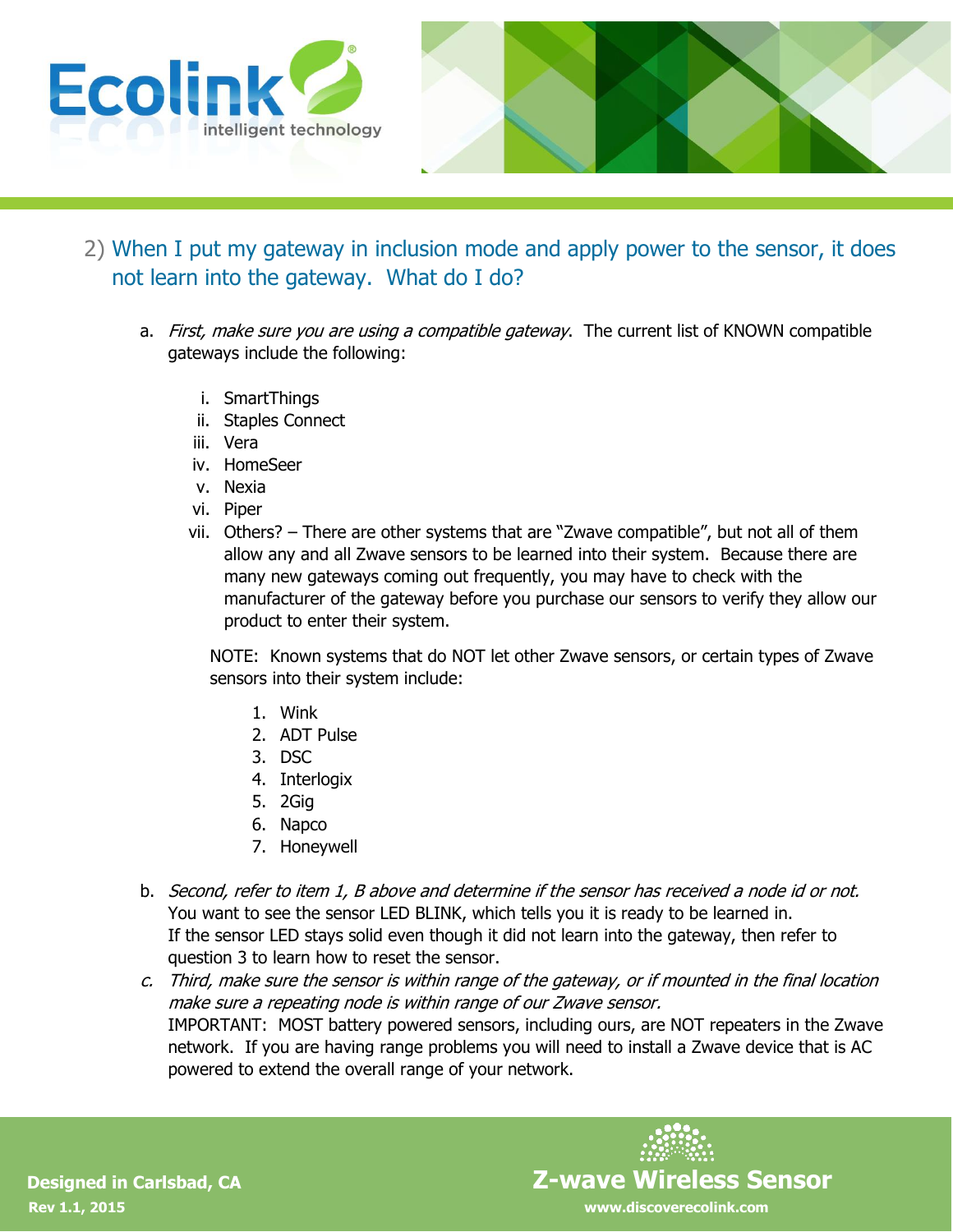



## 3) How do I "reset" my Ecolink Zwave sensor?

- a. If you have found that for some reason your Ecolink Zwave sensor is indicating it has a node id already, BUT your gateway does not see it, you will need to reset the node id of the sensor to default, which is zero.
	- i. First, you must put your gateway into "exclusion mode". Because each gateway is different, there is not one way to do this, but check with your gateway manufacturer if you do not know how to perform this task.
	- ii. Second, remove the battery from the Zwave sensor and make sure it is removed for at least 5 seconds.
	- iii. With the gateway in exclusion mode, re-insert the battery into the Zwave sensor. This will trigger the system to reset the Zwave sensor node id to zero. NOTE: Watch the LED on the Zwave sensor and make sure that it starts to BLINK slowly. This indicates that the node id is in fact zero.
	- iv. You should now be able to begin the inclusion process as described in the instructions for the gateway and sensor.

### 4) What are the screw terminals for on the inside of the Door/Window sensor and Tilt sensor?

a. These screw terminals are for connecting an EXTERNAL CONTACT. The screw terminals are connected in parallel to the reed switch and tilt switch. That means that in order to use the screw terminals, the other switch in the sensor must be OPEN. For the Door/Window sensor that means do not place a magnet near the internal reed switch. For a Tilt sensor that means the tilt switch must be tilted (easiest to mount the tilt sensor upside down to ensure it is open).